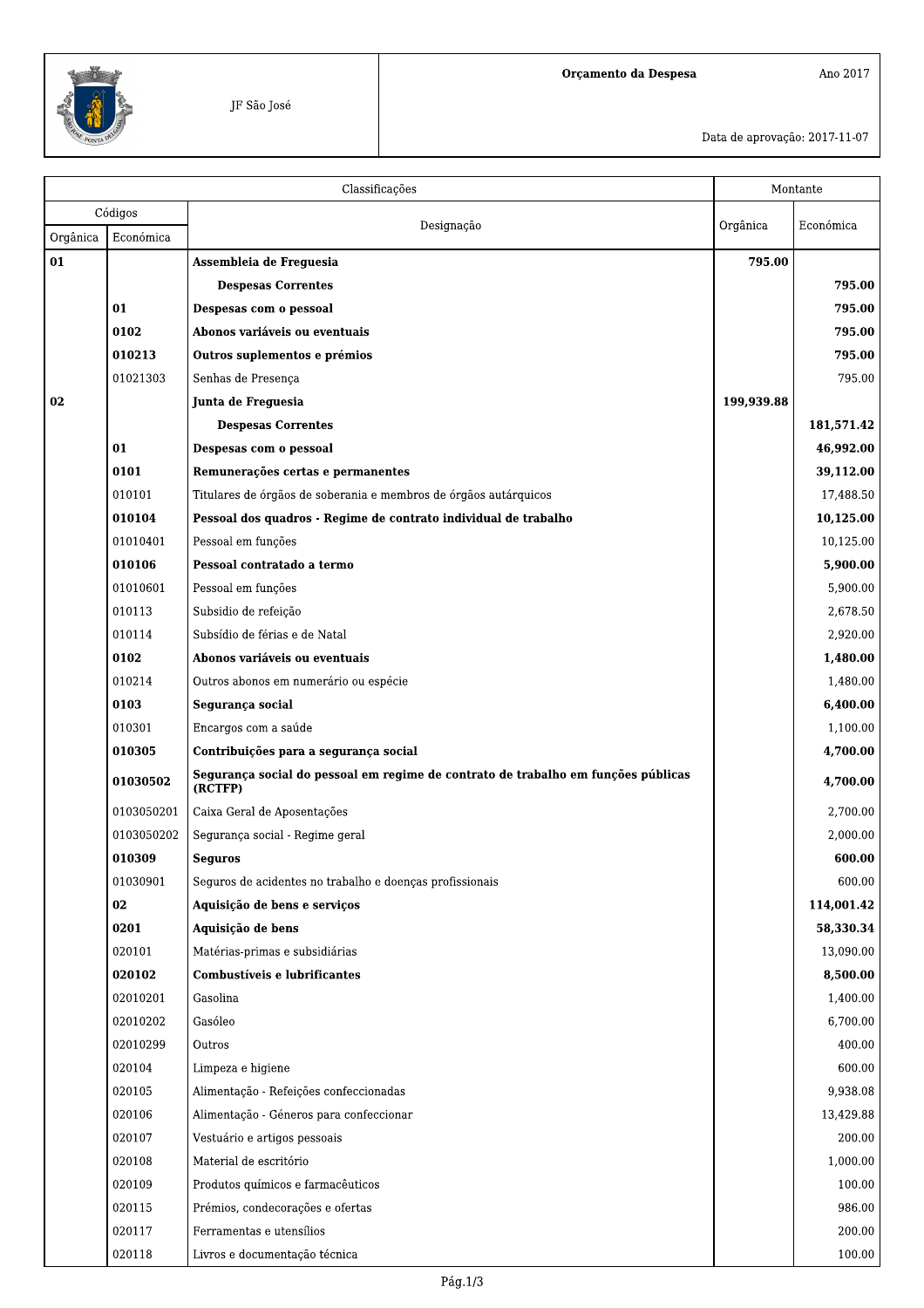

Data de aprovação: 2017-11-07

|          | Classificações |                                               |          | Montante                      |  |
|----------|----------------|-----------------------------------------------|----------|-------------------------------|--|
|          | Códigos        |                                               |          |                               |  |
| Orgânica | Económica      | Designação                                    | Orgânica | Económica                     |  |
|          | 020119         | Artigos honoríficos e de decoração            |          | 500.00                        |  |
|          | 020120         | Material de educação, cultura e recreio       |          | 2,236.38                      |  |
|          | 020121         | Outros bens                                   |          | 7,450.00                      |  |
|          | 0202           | Aquisição de serviços                         |          | 55,671.08                     |  |
|          | 020201         | Encargos das instalações                      |          | 4,000.00                      |  |
|          | 020203         | Conservação de bens                           |          | 8,800.00                      |  |
|          | 020208         | Locação de outros bens                        |          | 100.00                        |  |
|          | 020209         | Comunicações                                  |          | 2,500.00                      |  |
|          | 020210         | Transportes                                   |          | 500.00                        |  |
|          | 020211         | Representação dos serviços                    |          | 100.00                        |  |
|          | 020212         | Seguros                                       |          | 1,242.00                      |  |
|          | 020213         | Deslocações e estadas                         |          | 1,750.00                      |  |
|          | 020214         | Estudos, pareceres, projectos e consultadoria |          | 50.00                         |  |
|          | 020215         | Formação                                      |          | 50.00                         |  |
|          | 020217         | Publicidade                                   |          | 300.00                        |  |
|          | 020219         | Assistência técnica                           |          | 2,500.00                      |  |
|          | 020225         | Outros serviços                               |          | 33,779.08                     |  |
|          | 04             | Transferências correntes                      |          | 20,278.00                     |  |
|          | 0406           | Segurança social                              |          | 2,400.00                      |  |
|          | 040602         | Outras transferências                         |          | 2,400.00                      |  |
|          | 04060201       | Programas Ocupacionais                        |          | 2,400.00                      |  |
|          | 0407           | Instituições sem fins lucrativos              |          | 9,750.00                      |  |
|          | 040701         | Instituições sem fins lucrativos              |          | 9,750.00                      |  |
|          | 0408           | <b>Famílias</b>                               |          | 8,128.00                      |  |
|          | 040802         | <b>Outras</b>                                 |          | 8,128.00                      |  |
|          | 04080201       | Programas ocupacionais                        |          | 8,128.00                      |  |
|          | 06             | <b>Outras despesas correntes</b>              |          | 300.00                        |  |
|          | 0602           | <b>Diversas</b>                               |          | 300.00                        |  |
|          | 060203         | <b>Outras</b>                                 |          | 300.00                        |  |
|          | 06020304       | Serviços bancários                            |          | 300.00                        |  |
|          |                | Despesas de Capital                           |          | 18,368.46                     |  |
|          | 07             | Aquisição de bens de capital                  |          | 18,368.46                     |  |
|          | 0701           | <b>Investimentos</b>                          |          | 18,368.46                     |  |
|          | 070102         | Habitações                                    |          | 10,000.00                     |  |
|          | 07010203       | Reparação e beneficiação                      |          | 10,000.00                     |  |
|          | 070103         | <b>Edifícios</b>                              |          | 4,500.00                      |  |
|          | 07010307       | Outros                                        |          | 4,500.00                      |  |
|          | 070107         | Equipamento de informática                    |          | 522.00                        |  |
|          | 070109         | Equipamento administrativo                    |          | 2,811.46                      |  |
|          | 070111         | Ferramentas e utensílios                      |          | 535.00                        |  |
|          |                |                                               |          | Total das despesas 200,734.88 |  |